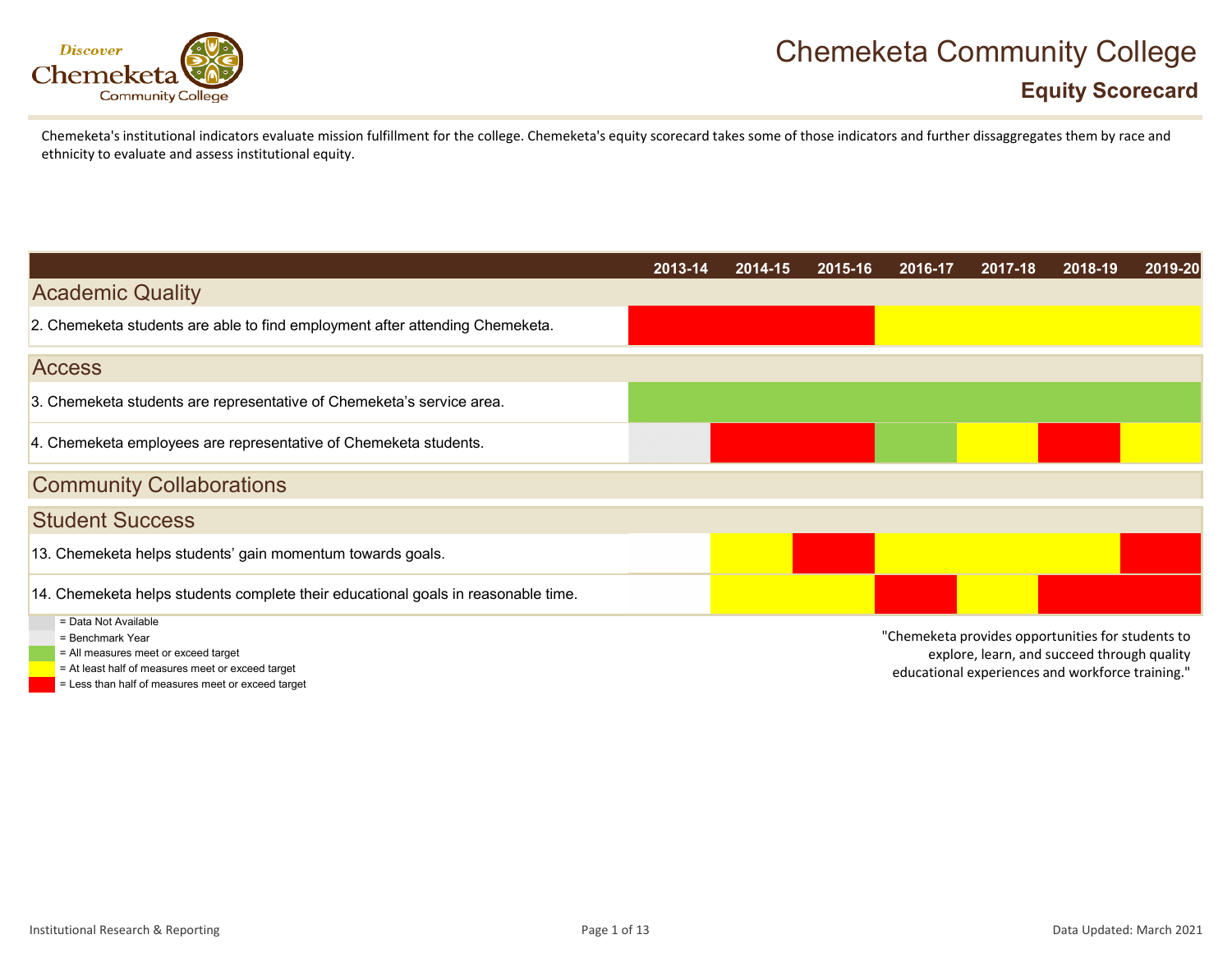

"Chemeketa provides opportunities for students to explore, learn, and succeed through quality educational experiences and workforce training."

### **Equity Scorecard: Academic Quality**

One indicator of academic quality is the ability of our students to find employment after leaving Chemeketa. A key metric associated with this indicator is the one‐year employment rate for former students. When looking at this data by race and ethnicity, it is important to look at trends. Some races do not have a large number of completers, so it is possible to have an abnormal spike or dip for a year. A percentage that is highlighted red is lower than the average one-year employment rate for the reporting year. The following page depicts this information in a graph.

|                                                                                 | <b>Target</b> | 2015-16 | 2016-17 | 2017-18 | 2018-19 | 2019-20 |                    | <b>Trends</b> |
|---------------------------------------------------------------------------------|---------------|---------|---------|---------|---------|---------|--------------------|---------------|
| <b>Academic Quality</b>                                                         |               |         |         |         |         |         |                    |               |
| 2. Chemeketa students are able to find employment after attending<br>Chemeketa. |               |         |         |         |         |         |                    |               |
|                                                                                 |               |         |         |         |         |         | Yr. 1 Avg<br>Wages |               |
| a. One-year employment rate                                                     | 80%           | 73%     | 76%     | 75%     | 76%     | 74%     | \$28k              |               |
| American Indian/ Alaska Native                                                  |               | 75%     | 67%     | 74%     | 70%     | 84%     | \$29k              |               |
| Asian                                                                           |               | 68%     | 75%     | 67%     | 57%     | 78%     | \$28k              |               |
| Black/ African American                                                         |               | 61%     | 73%     | 62%     | 69%     | 68%     | \$24k              |               |
| Hispanic/ Latinx                                                                |               | 78%     | 83%     | 79%     | 78%     | 77%     | \$25k              |               |
| Native Hawaiian/ Pacific Islander                                               |               | 82%     | 67%     | 67%     | 57%     | 77%     | \$32k              |               |
| White                                                                           |               | 72%     | 75%     | 74%     | 77%     | 75%     | \$29k              |               |
| 2 or More Races                                                                 |               | 76%     | 67%     | 76%     | 72%     | 68%     | \$26k              |               |

= Data Not Available

= Benchmark Year

= All measures meet or exceed target

= At least half of measures meet or exceed target

= Less than half of measures meet or exceed target

 $_{\rm 2a}$  Percent of students employed one year after leaving Chemeketa. To be included in the analysis, a student must have earned a credential or completed at least 24 credits and did not return to Chemeketa the next ac also must have a valid social security number. Employment information is gathered from the Oregon Employment Department and includes any type/level of employment. Students are matched by their social security number.

Target is based on the national average employment rate for 25-34 year olds with 'some college' according to the National Center for Education Statistics.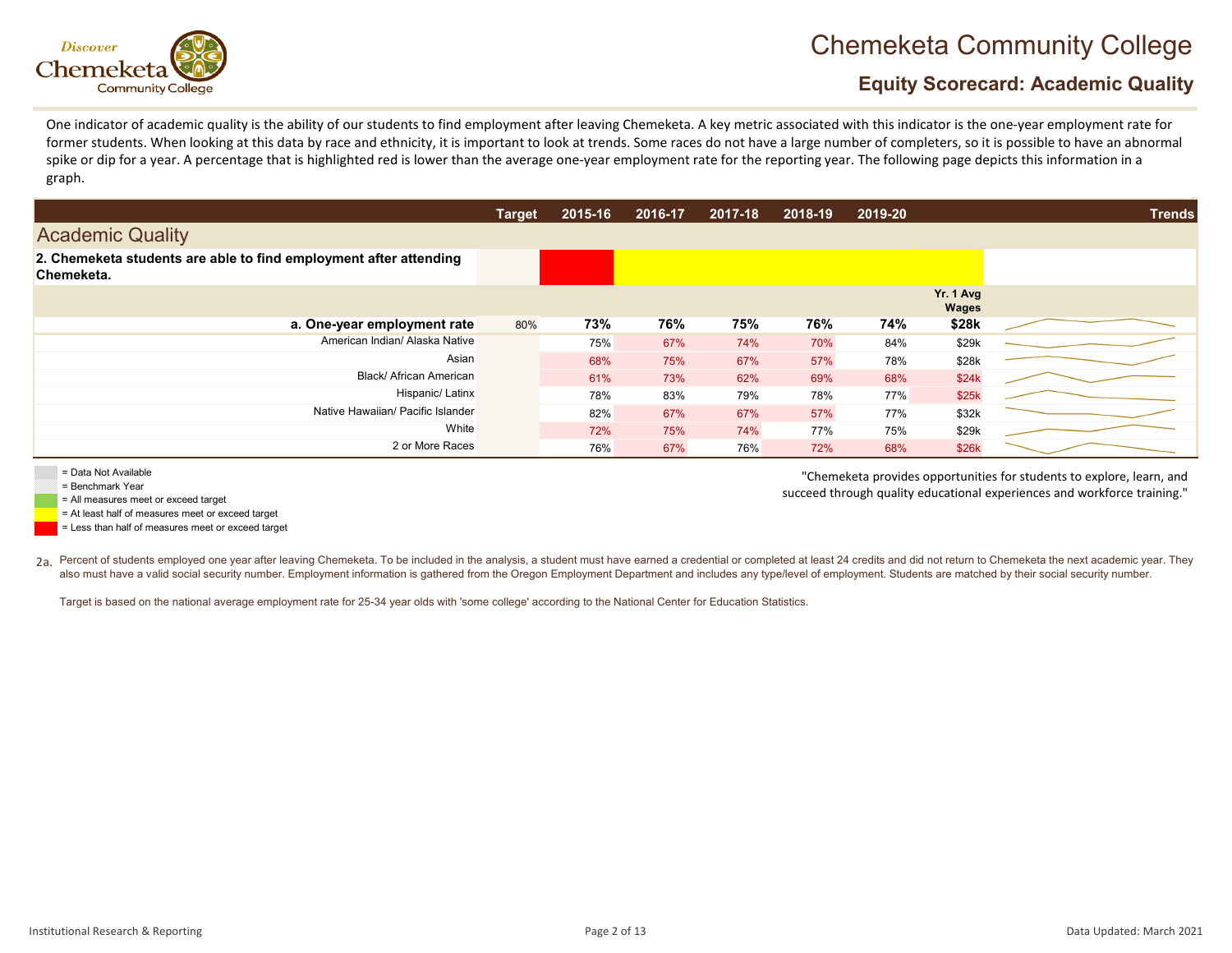

 **Academic Quality Graphs**

#### Reporting Year: 2019-20 **2a. One-Year Employment Rate & Salary**



**2a. One-Year Employment Rate** Trends



**2a. One-Year Employment Rate:** Percent of students employed one year after leaving Chemeketa. To be included in the analysis, a student must have earned a credential or completed at least 24 credits and did not return to Chemeketa the next academic year. They also must have a valid social security number. Employment information is gathered from the Oregon Employment Department and includes any type/level of employment. Students are matched by their social security number.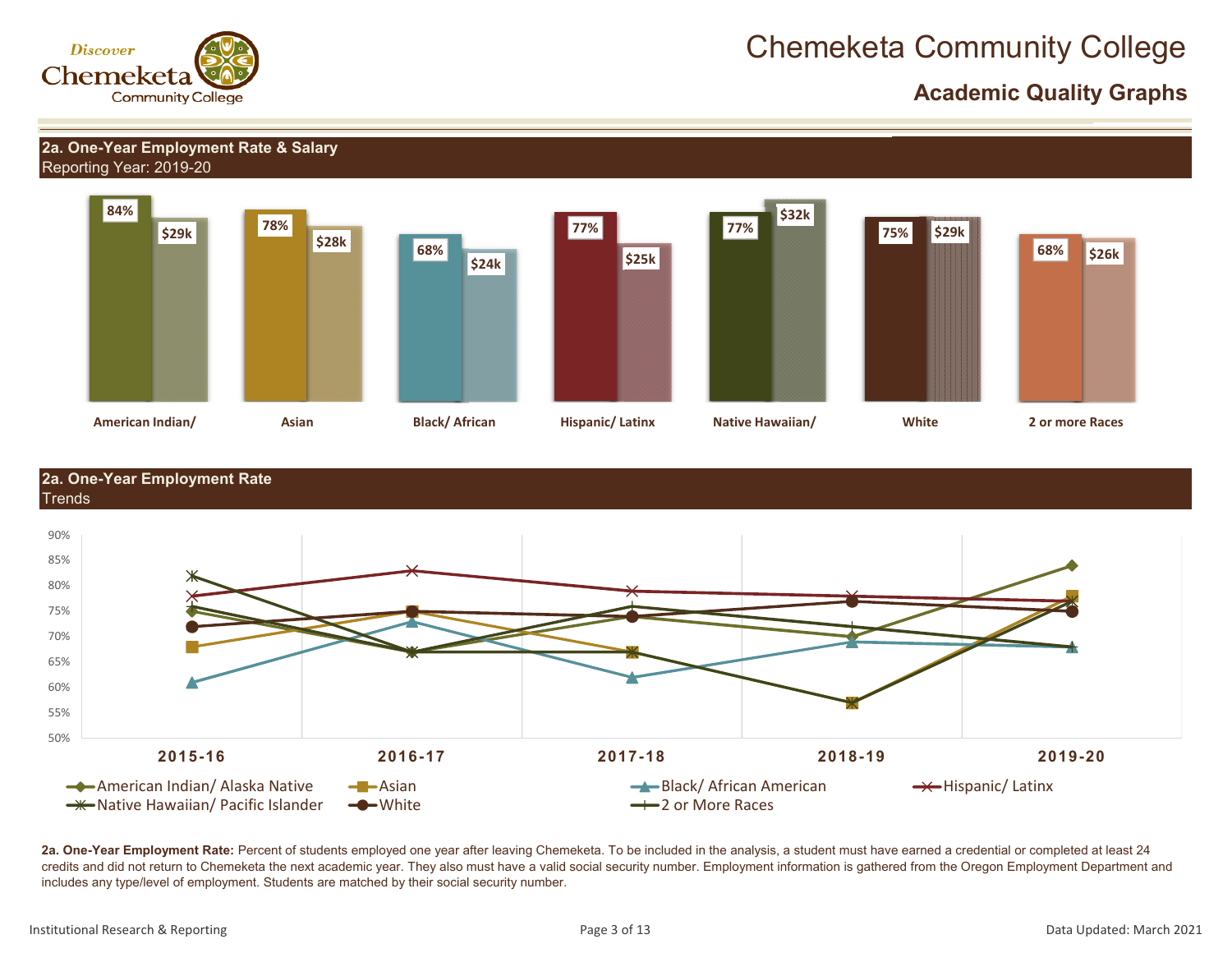

### **Equity Scorecard: Access**

A contributor to student access and success is the representation of staff and faculty that racially and ethnically mirrors the student population. The table below shows the percent of each Chemeketa group that identifies as each race or ethnicity. A student percentage is highlighted red if it is below the service area percentage. An employee percentage is highlighted red if it is below the student percentage. In this indicator, there are also percentages that are highlighted green to show areas of overrepresentation.

|                                                                          | 2015-16 | 2016-17 | 2017-18 | 2018-19 | 2019-20 | <b>Trends</b> |
|--------------------------------------------------------------------------|---------|---------|---------|---------|---------|---------------|
| <b>Access</b>                                                            |         |         |         |         |         |               |
| 3. Chemeketa students are representative of Chemeketa's service<br>area. |         |         |         |         |         |               |
| 4. Chemeketa employees are representative of Chemeketa<br>students.      |         |         |         |         |         |               |
| <b>BIPOC Population Percentage</b>                                       | 2015-16 | 2016-17 | 2017-18 | 2018-19 | 2019-20 |               |
| Service area                                                             | 31%     | 29%     | 33%     | 33%     | 34%     |               |
| <b>Students</b>                                                          | 35%     | 35%     | 35%     | 36%     | 36%     |               |
| <b>Classified Staff</b>                                                  | 23%     | 24%     | 27%     | 29%     | 30%     |               |
| <b>Exempt Employees</b>                                                  | 20%     | 21%     | 19%     | 19%     | 20%     |               |
| <b>Full-time Faculty</b>                                                 | 14%     | 14%     | 15%     | 15%     | 14%     |               |
| <b>Part-time Faculty</b>                                                 | 15%     | 16%     | 17%     | 18%     | 20%     |               |
| American Indian/ Alaska Native Population Percentage                     |         |         |         |         |         |               |
| Service area                                                             | 2%      | 1%      | 2%      | 2%      | 2%      |               |
| <b>Students</b>                                                          | 1%      | 1%      | 1%      | 1%      | 1%      |               |
| <b>Classified Staff</b>                                                  | 2%      | 1%      | $1\%$   | 2%      | 2%      |               |
| <b>Exempt Employees</b>                                                  | 1%      | 0%      | 0%      | 0%      | 0%      |               |
| <b>Full-time Faculty</b>                                                 | 1%      | 1%      | 1%      | $1\%$   | 1%      |               |
| Part-time Faculty                                                        | $1\%$   | 1%      | $1\%$   | 1%      | $1\%$   |               |
| <b>Asian Population Percentage</b>                                       |         |         |         |         |         |               |
| Service area                                                             | 2%      | 2%      | 2%      | 2%      | 2%      |               |
| <b>Students</b>                                                          | 2%      | 2%      | 2%      | 2%      | 2%      |               |
| <b>Classified Staff</b>                                                  | 2%      | 2%      | 2%      | 2%      | 2%      |               |
| <b>Exempt Employees</b>                                                  | 1%      | $1\%$   | 0%      | 0%      | 1%      |               |
| <b>Full-time Faculty</b>                                                 | 2%      | 2%      | 2%      | 2%      | 2%      |               |
| Part-time Faculty                                                        | 1%      | $1\%$   | 2%      | 2%      | 3%      |               |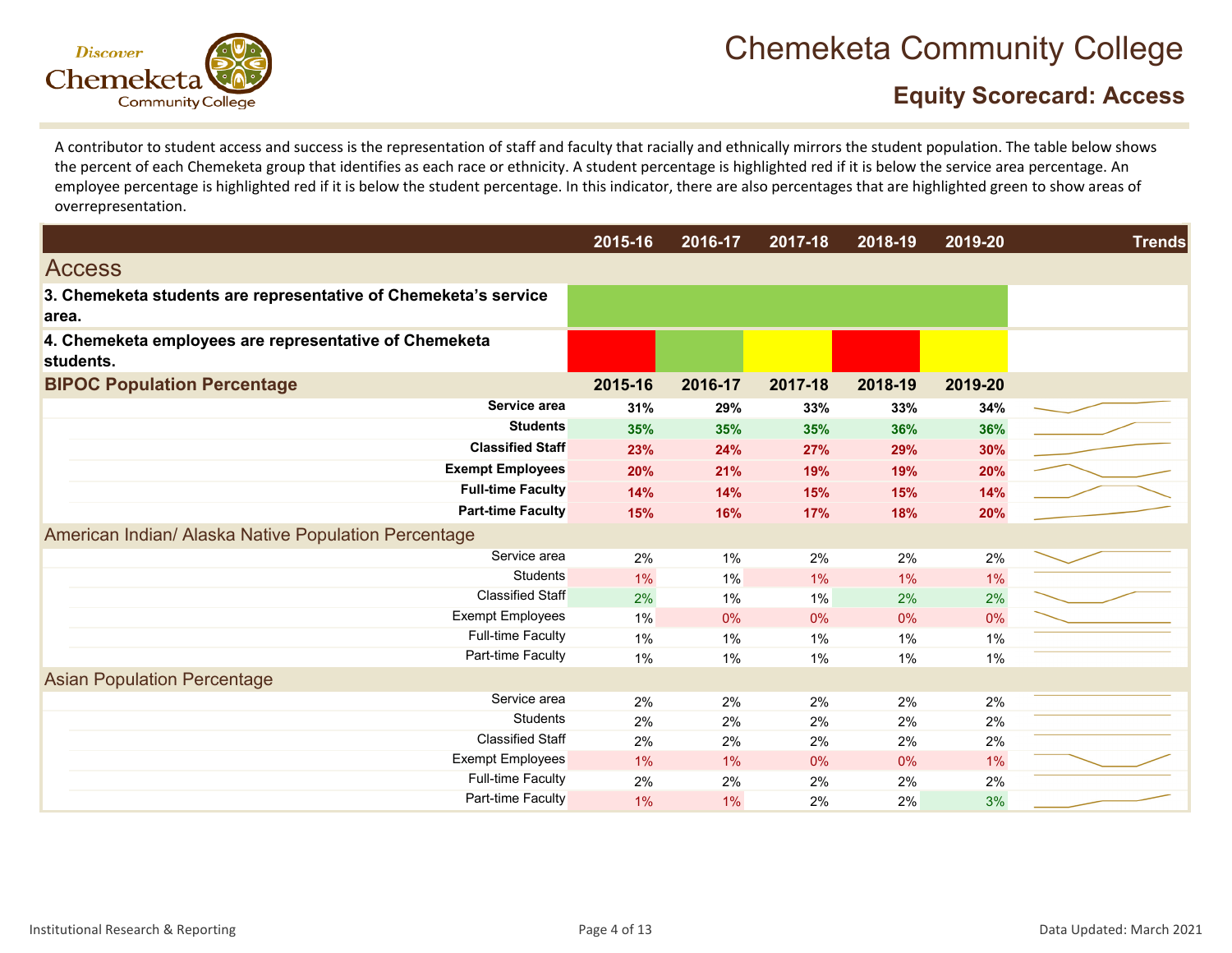

### **Equity Scorecard: Access**

A contributor to student access and success is the representation of staff and faculty that racially and ethnically mirrors the student population. The table below shows the percent of each Chemeketa group that identifies as each race or ethnicity. A student percentage is highlighted red if it is below the service area percentage. An employee percentage is highlighted red if it is below the student percentage. In this indicator, there are also percentages that are highlighted green to show areas of overrepresentation.

|                                                                          | 2015-16 | 2016-17 | 2017-18 | 2018-19 | 2019-20 | <b>Trends</b> |
|--------------------------------------------------------------------------|---------|---------|---------|---------|---------|---------------|
| <b>Access</b>                                                            |         |         |         |         |         |               |
| 3. Chemeketa students are representative of Chemeketa's service<br>area. |         |         |         |         |         |               |
| 4. Chemeketa employees are representative of Chemeketa<br>students.      |         |         |         |         |         |               |
| <b>Black/ African American Population Percentage</b>                     |         |         |         |         |         |               |
| Service area                                                             | 1%      | 1%      | $1\%$   | 1%      | 1%      |               |
| Students                                                                 | 1%      | 1%      | 1%      | $1\%$   | $1\%$   |               |
| <b>Classified Staff</b>                                                  | 1%      | 1%      | 1%      | 1%      | 1%      |               |
| <b>Exempt Employees</b>                                                  | 0%      | 0%      | 0%      | $0\%$   | 1%      |               |
| <b>Full-time Faculty</b>                                                 | 1%      | 1%      | 1%      | 1%      | 1%      |               |
| Part-time Faculty                                                        | 1%      | 1%      | 2%      | 2%      | 2%      |               |
| <b>Hispanic/ Latinx Population Percentage</b>                            |         |         |         |         |         |               |
| Service area                                                             | 21%     | 21%     | 23%     | 23%     | 23%     |               |
| <b>Students</b>                                                          | 27%     | 27%     | 27%     | 28%     | 28%     |               |
| <b>Classified Staff</b>                                                  | 17%     | 17%     | 20%     | 21%     | 23%     |               |
| <b>Exempt Employees</b>                                                  | 12%     | 13%     | 12%     | 11%     | 12%     |               |
| <b>Full-time Faculty</b>                                                 | 6%      | 7%      | 7%      | 7%      | 7%      |               |
| Part-time Faculty                                                        | 8%      | 9%      | 9%      | 9%      | 10%     |               |
| Native Hawaiian/ Pacific Islander Population Percentage                  |         |         |         |         |         |               |
| Service area                                                             | $1\%$   | 1%      | 1%      | 1%      | 1%      |               |
| <b>Students</b>                                                          | 1%      | 1%      | 1%      | $1\%$   | 1%      |               |
| <b>Classified Staff</b>                                                  | 1%      | 1%      | 1%      | 1%      | 1%      |               |
| <b>Exempt Employees</b>                                                  | $1\%$   | 1%      | $1\%$   | $1\%$   | 1%      |               |
| <b>Full-time Faculty</b>                                                 | 0%      | 0%      | 0%      | 0%      | 0%      |               |
| Part-time Faculty                                                        | $1\%$   | $1\%$   | 1%      | 0%      | 1%      |               |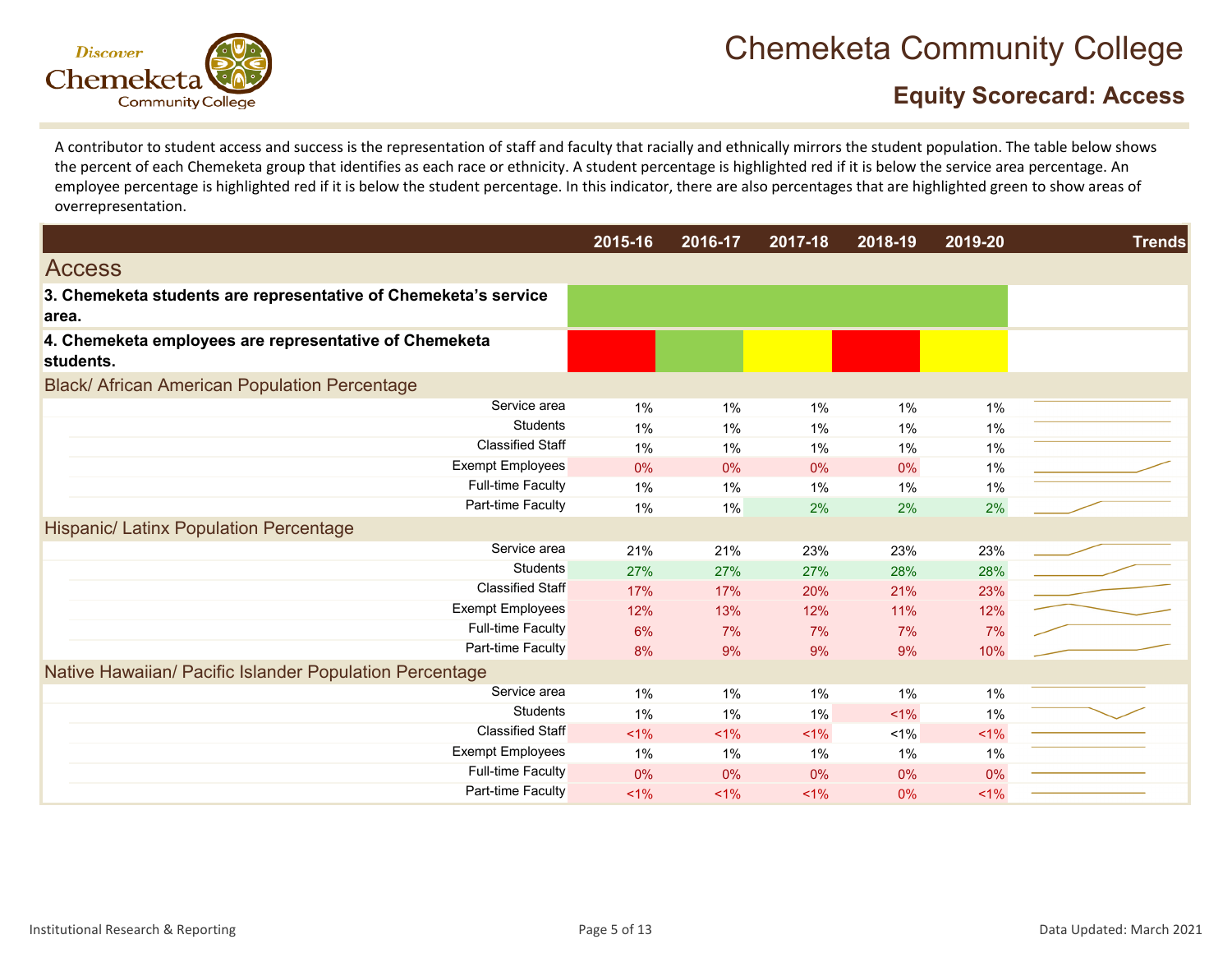

### **Equity Scorecard: Access**

A contributor to student access and success is the representation of staff and faculty that racially and ethnically mirrors the student population. The table below shows the percent of each Chemeketa group that identifies as each race or ethnicity. A student percentage is highlighted red if it is below the service area percentage. An employee percentage is highlighted red if it is below the student percentage. In this indicator, there are also percentages that are highlighted green to show areas of overrepresentation.

|       |                                                                     | 2015-16 | 2016-17 | 2017-18 | 2018-19 | 2019-20 | <b>Trends</b> |
|-------|---------------------------------------------------------------------|---------|---------|---------|---------|---------|---------------|
|       | <b>Access</b>                                                       |         |         |         |         |         |               |
| area. | 3. Chemeketa students are representative of Chemeketa's service     |         |         |         |         |         |               |
|       | 4. Chemeketa employees are representative of Chemeketa<br>students. |         |         |         |         |         |               |
|       | <b>White Population Percentage</b>                                  |         |         |         |         |         |               |
|       | Service area                                                        | 69%     | 71%     | 70%     | 69%     | 69%     |               |
|       | <b>Students</b>                                                     | 49%     | 52%     | 45%     | 41%     | 37%     |               |
|       | Classified Staff                                                    | 65%     | 64%     | 61%     | 60%     | 59%     |               |
|       | <b>Exempt Employees</b>                                             | 60%     | 61%     | 64%     | 65%     | 64%     |               |
|       | <b>Full-time Faculty</b>                                            | 74%     | 72%     | 71%     | 72%     | 73%     |               |
|       | Part-time Faculty                                                   | 75%     | 74%     | 74%     | 72%     | 71%     |               |
|       | 2 or More Races Population Percentage                               |         |         |         |         |         |               |
|       | Service area                                                        | 3%      | 3%      | 3%      | 4%      | 4%      |               |
|       | <b>Students</b>                                                     | 3%      | 3%      | 3%      | 3%      | 3%      |               |
|       | <b>Classified Staff</b>                                             | 3%      | 3%      | 3%      | 3%      | 2%      |               |
|       | Exempt Employees                                                    | 5%      | 6%      | 7%      | 7%      | 6%      |               |
|       | <b>Full-time Faculty</b>                                            | 3%      | 4%      | 4%      | 4%      | 4%      |               |
|       | Part-time Faculty                                                   | 3%      | 3%      | 3%      | 4%      | 3%      |               |

= Data Not Available

= Benchmark Year

= All measures meet or exceed target

= At least half of measures meet or exceed target

= Less than half of measures meet or exceed target

"Chemeketa provides opportunities for students to explore, learn, and succeed through quality educational experiences and workforce training."

**Service area**: The percentage of residents in Marion, Polk, and Yamhill counties who identify as each race/ethnicity group.

**Students**: The percentage of students enrolled in the academic year who identify as each race/ethnicity group.

**Chemeketa employees**: The percent of all employees who identify as each race/ethnicity group by employee group.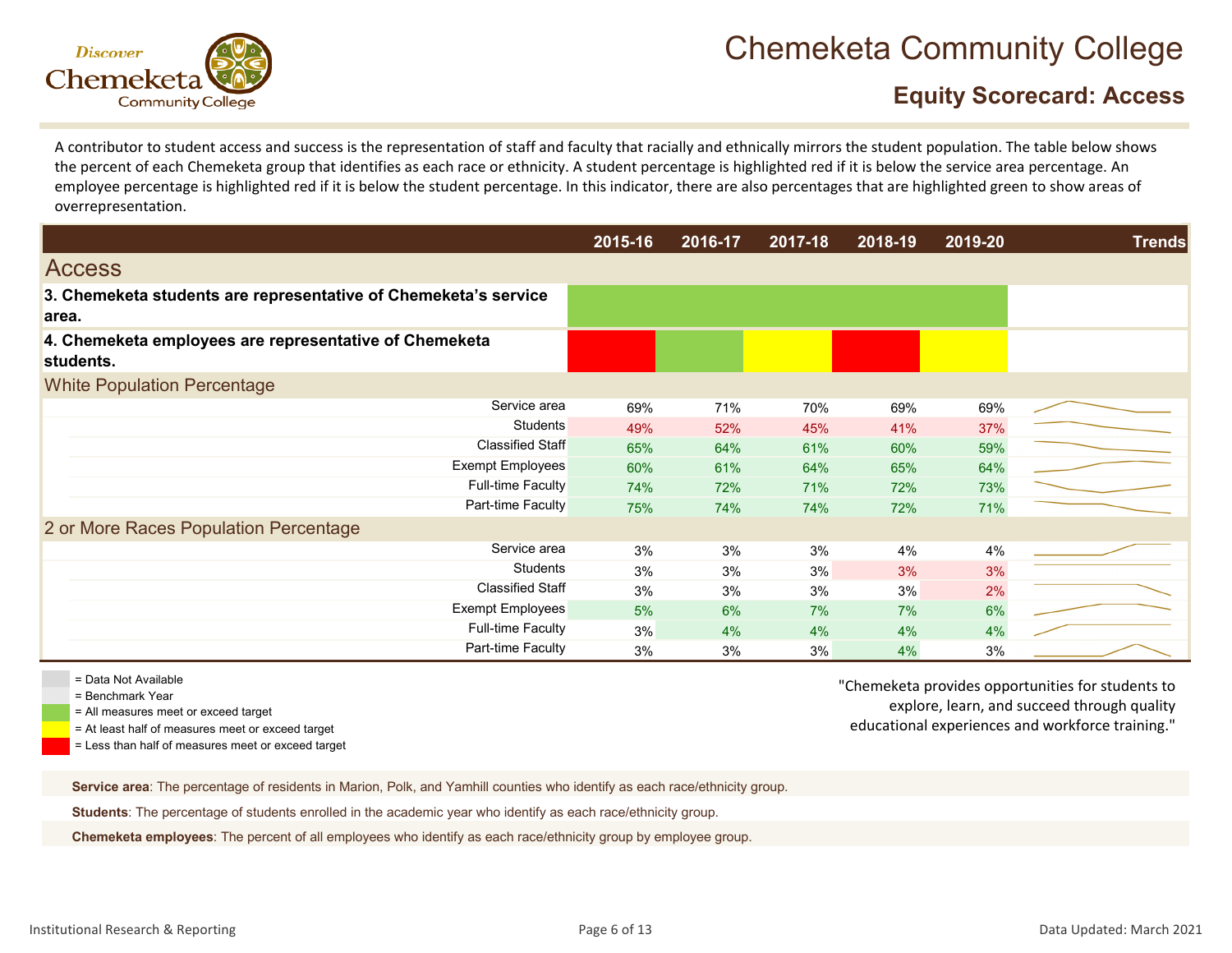

### **Access Graphs**

#### **3 & 4. Population Percentages\*** Reporting Year: 2019-20

|                                   | Service<br>area | Students | Classified<br>Staff | Exempt | Full-time<br>Faculty | Part-time<br>Faculty |
|-----------------------------------|-----------------|----------|---------------------|--------|----------------------|----------------------|
| American Indian/ Alaska Native    | 2%              | 1%       | 2%                  | 0%     | 1%                   | 1%                   |
| Asian                             | 2%              | 2%       | 2%                  | 1%     | 2%                   | 3%                   |
| <b>Black/African American</b>     | 1%              | 1%       | 1%                  | 1%     | 1%                   | 2%                   |
| Hispanic/Latinx                   | 23%             | 28%      | 23%                 | 12%    | 7%                   | 10%                  |
| Native Hawaiian/ Pacific Islander | 1%              | 1%       | 0%                  | 1%     | 0%                   | 0%                   |
| ■ White                           | 69%             | 37%      | 59%                 | 64%    | 73%                  | 71%                  |
| 2 or More Races                   | 4%              | 3%       | 2%                  | 6%     | 4%                   | 3%                   |

The graphs on this page depict the most revent information from the previous pages. Along with the racial percentages for each population group for the most recent reporting year, there is also <sup>a</sup> graph for just our Hispanic/ Latinx populations. As <sup>a</sup> Hispanic Serving Institution, Chemeketa should ensure Hispanic/ Latinx repersentation with staff and faculty.

**4. Hispanic/ Latinx Population Percentages** Reporting Year: 2019-20



\*Percentages may not add up to 100% due to rounding and those without an identified race or ethnicity.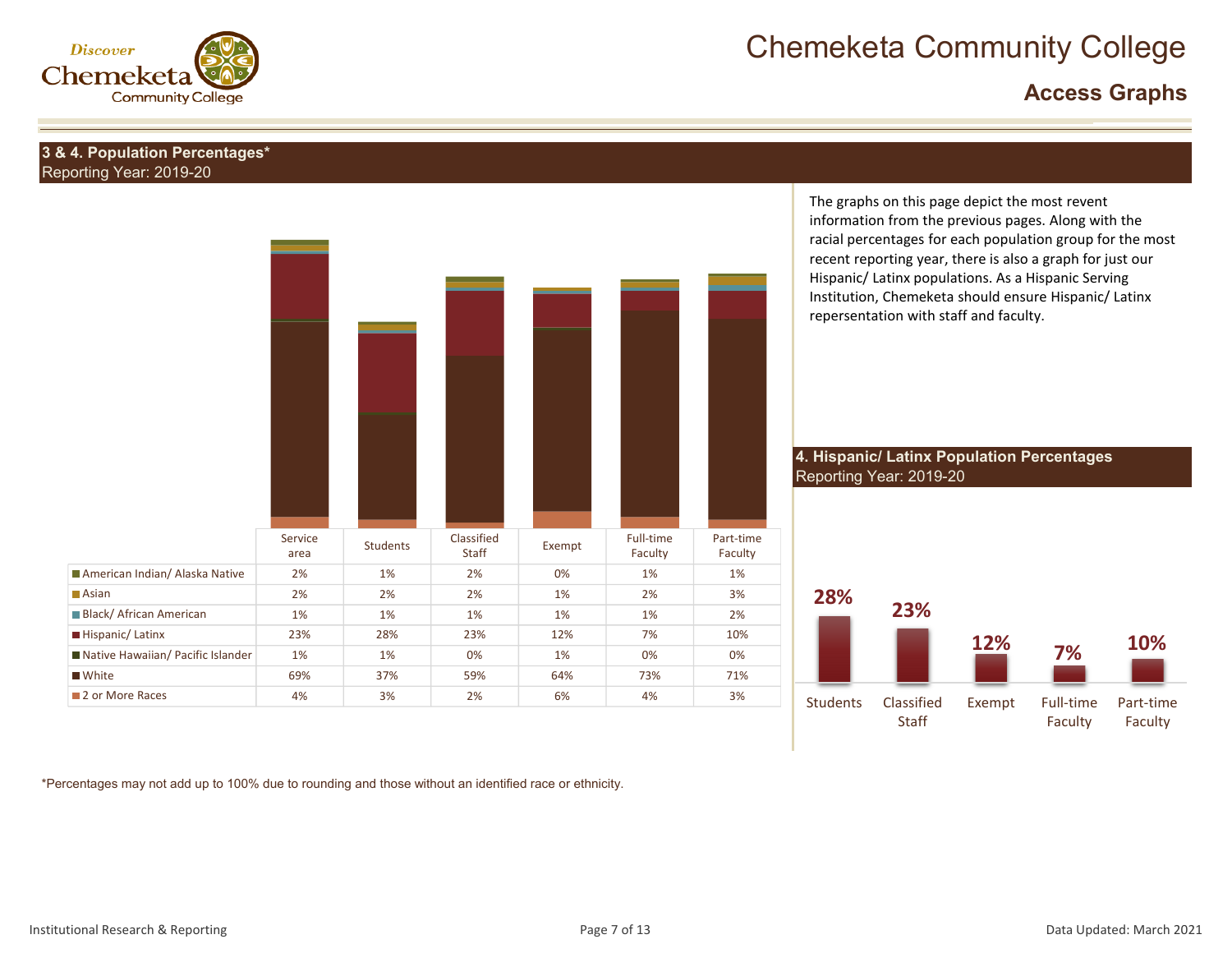

### **Access Graphs**

The graph on this page shows the trend of the percent of each population that identifies as Black, Indigenous, and People of color (BIPOC). All employee groups are below our student representation, with Classified Staff showing the largest increase in BIPOC employees since 2015‐16.

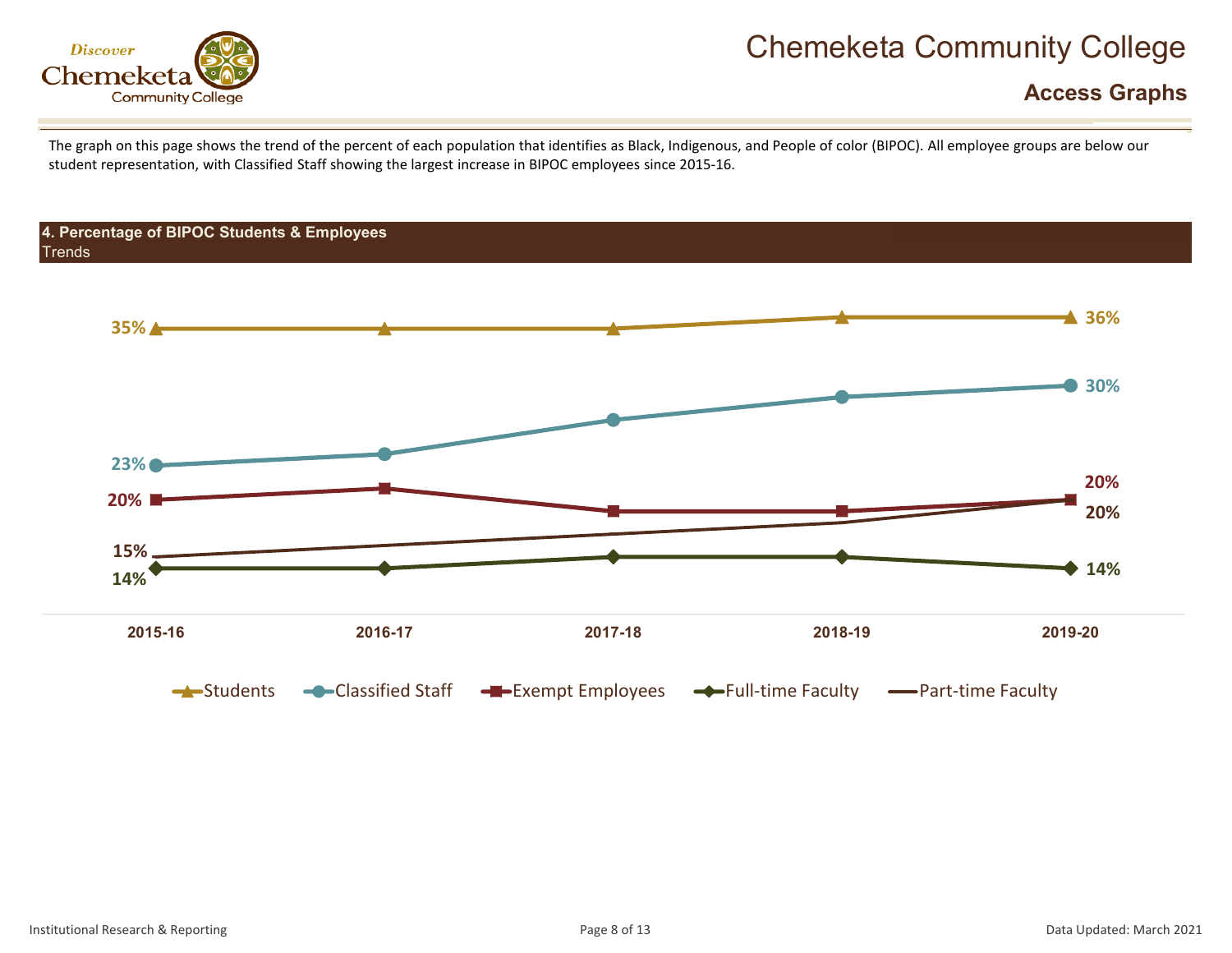

### **Equity Scorecard: Student Success**

An important indicator of student success looks at <sup>a</sup> student's early momentum. Metrics that we are focusing on for early momentum include completion of gateway courses and persistence. When looking at this data by race and ethnicity, it is important to look at the trends. Some races do not have a large number of students in the cohort, so it is possible to have an abnormalspike or dip for <sup>a</sup> year. A percentage that is highlighted red is lower than the overall percentage for the academic year.

|                                                                             | <b>Target</b> | 2015-16    | 2016-17    | 2017-18    | 2018-19    | 2019-20   | <b>Trends</b> |
|-----------------------------------------------------------------------------|---------------|------------|------------|------------|------------|-----------|---------------|
| <b>Student Success</b>                                                      |               |            |            |            |            |           |               |
| 13. Chemeketa helps students' gain momentum towards goals.                  |               |            |            |            |            |           |               |
| a. Percent of students completing college-level English in their first year |               | 37%        | 42%        | 42%        | 44%        | 41%       |               |
| American Indian/ Alaska Native                                              |               | 25%        | 38%        | 54%        | 48%        | 39%       |               |
| Asian                                                                       |               | 42%        | 57%        | 44%        | 62%        | 48%       |               |
| <b>Black/ African American</b>                                              |               | 31%        | 36%        | 20%        | 26%        | 15%       |               |
| Hispanic/ Latinx                                                            |               | 37%        | 47%        | 49%        | 46%        | 47%       |               |
| Native Hawaiian/ Pacific Islander                                           |               | 28%        | 35%        | 45%        | 32%        | 41%       |               |
| White                                                                       |               | 38%        | 42%        | 42%        | 47%        | 42%       |               |
| 2 or More Races                                                             |               | 46%        | 45%        | 54%        | 53%        | 35%       |               |
|                                                                             |               |            |            |            |            |           |               |
| b. Percent of students completing college-level math in their first year    |               | 25%        | 25%        | 26%        | 26%        | 27%       |               |
| American Indian/ Alaska Native                                              |               | 16%        | 13%        | 17%        | 14%        | 17%       |               |
| Asian                                                                       |               | 33%        | 43%        | 37%        | 44%        | 65%       |               |
| Black/ African American                                                     |               | 6%         | 18%        | 3%         | 4%         | 9%        |               |
| Hispanic/ Latinx                                                            |               | 23%        | 25%        | 26%        | 26%        | 28%       |               |
| Native Hawaiian/ Pacific Islander                                           |               | 24%        | 29%        | 14%        | 16%        | 14%       |               |
| White                                                                       |               | 27%        | 25%        | 29%        | 28%        | 28%       |               |
| 2 or More Races                                                             |               | 21%        | 26%        | 28%        | 31%        | 31%       |               |
| c. Percent of students completing college-level English and math in         |               |            |            |            |            |           |               |
| their first year                                                            |               | 17%        | 17%        | 18%        | 19%        | 20%       |               |
| American Indian/ Alaska Native                                              |               |            |            |            |            |           |               |
| Asian                                                                       |               | 13%        | 11%        | 17%        | 14%        | 17%       |               |
| <b>Black/ African American</b>                                              |               | 25%        | 35%        | 21%        | 32%        | 48%       |               |
| Hispanic/ Latinx                                                            |               | 6%         | 18%        | 3%         | 0%         | 9%        |               |
| Native Hawaiian/ Pacific Islander                                           |               | 16%<br>16% | 18%<br>24% | 20%<br>14% | 18%        | 21%<br>9% |               |
| White                                                                       |               | 17%        | 17%        | 18%        | 11%<br>20% | 21%       |               |
| 2 or More Races                                                             |               |            |            |            |            | 18%       |               |
|                                                                             |               | 14%        | 17%        | 22%        | 21%        |           |               |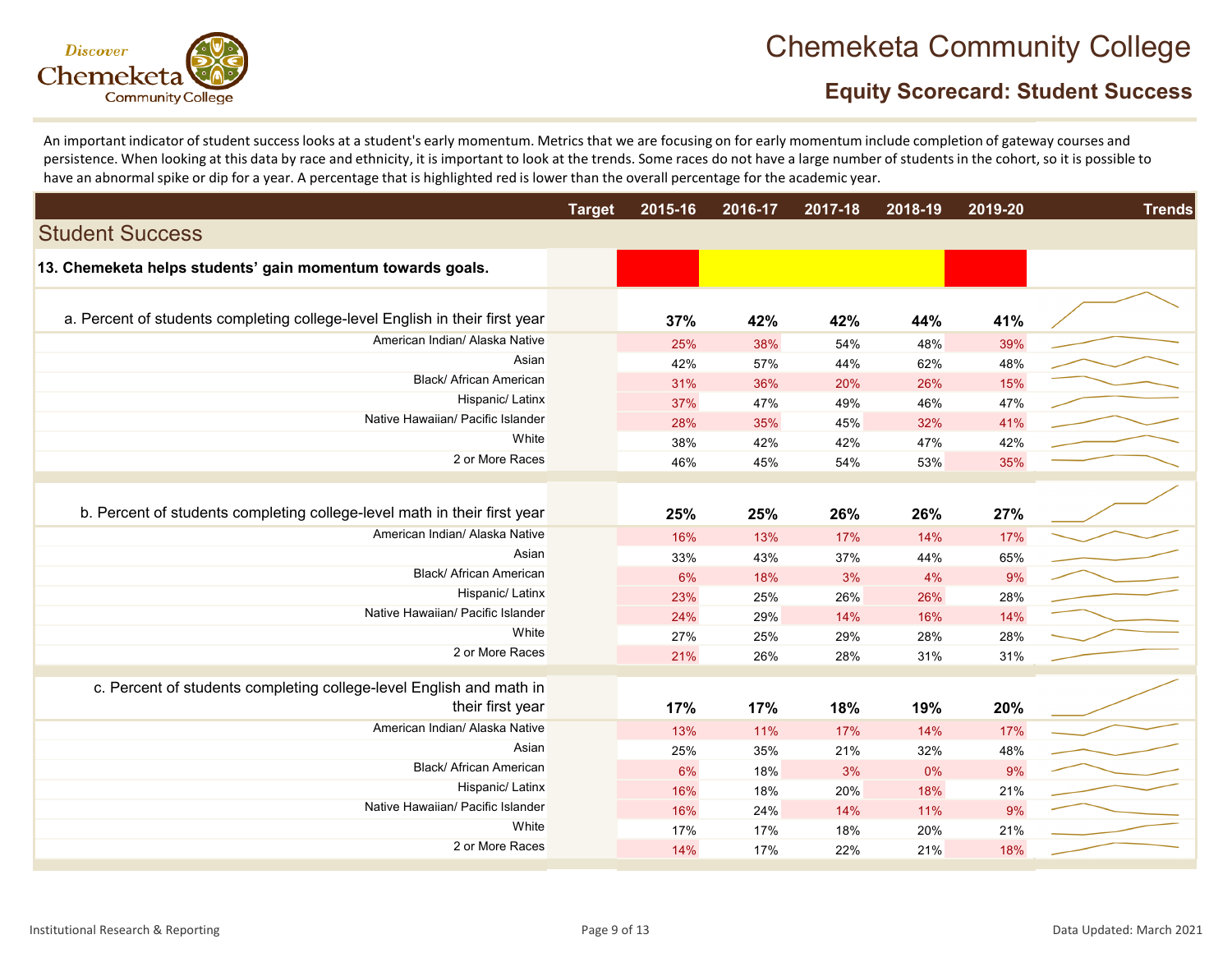

### **Equity Scorecard: Student Success**

An important indicator of student success looks at <sup>a</sup> student's early momentum. Metrics that we are focusing on for early momentum include completion of gateway courses and persistence. When looking at this data by race and ethnicity, it is important to look at the trends. Some races do not have a large number of students in the cohort, so it is possible to have an abnormalspike or dip for <sup>a</sup> year. A percentage that is highlighted red is lower than the overall percentage for the academic year.

|                                                                                      | <b>Target</b> | 2015-16 | 2016-17 | $2017 - 18$ | $2018 - 19$ | 2019-20 | <b>Trends</b> |
|--------------------------------------------------------------------------------------|---------------|---------|---------|-------------|-------------|---------|---------------|
| <b>Student Success</b>                                                               |               |         |         |             |             |         |               |
| 13. Chemeketa helps students' gain momentum towards goals.                           |               |         |         |             |             |         |               |
| d. Percent of students who persisted to their second term or completed<br>their goal |               | 70%     | 75%     | 74%         | 76%         | 73%     |               |
| American Indian/ Alaska Native                                                       |               | 69%     | 69%     | 83%         | 57%         | 78%     |               |
| Asian                                                                                |               | 75%     | 84%     | 84%         | 88%         | 84%     |               |
| Black/ African American                                                              |               | 50%     | 64%     | 50%         | 70%         | 55%     |               |
| Hispanic/ Latinx                                                                     |               | 63%     | 77%     | 76%         | 77%         | 74%     |               |
| Native Hawaiian/ Pacific Islander                                                    |               | 60%     | 76%     | 64%         | 68%         | 73%     |               |
| White                                                                                |               | 74%     | 76%     | 78%         | 82%         | 74%     |               |
| 2 or More Races                                                                      |               | 71%     | 77%     | 83%         | 83%         | 79%     |               |
| e. Percent of students who persisted to their second year or completed<br>their goal |               | 49%     | 52%     | 54%         | 53%         | 48%     |               |
| American Indian/ Alaska Native                                                       |               | 41%     | 40%     | 67%         | 43%         | 48%     |               |
| Asian                                                                                |               | 60%     | 69%     | 60%         | 68%         | 48%     |               |
| Black/ African American                                                              |               | 34%     | 32%     | 27%         | 35%         | 21%     |               |
| Hispanic/ Latinx                                                                     |               | 45%     | 58%     | 58%         | 58%         | 52%     |               |
| Native Hawaiian/ Pacific Islander                                                    |               | 44%     | 53%     | 50%         | 47%         | 45%     |               |
| White                                                                                |               | 53%     | 53%     | 57%         | 57%         | 47%     |               |
| 2 or More Races                                                                      |               | 47%     | 53%     | 65%         | 60%         | 44%     |               |

= Data Not Available

- = Benchmark Year
- = All measures meet or exceed target
- = At least half of measures meet or exceed target
- = Less than half of measures meet or exceed target

#### **Main Entering Student Definition: All incoming, first-time, fall students enrolled in any credit course.**

This means the specified fall term is the student's first term taking credit classes at Chemeketa. The student is not enrolled in College Credit Now, although they can have previous Chemeketa credits if they were earned while in high school. The student is not incarcerated. The student did not transfer to Chemeketa from another college. The student is not enrolled in 100% noncredit courses, but can have previously completed non-credit courses at Chemeketa. *Part time students are included in the main cohort.*

"Chemeketa provides opportunities for students to explore, learn, and succeed through quality educational experiences and workforce training."

13a. Percent of entering students who complete college-level English in their first year at Chemeketa. College-level is defined as WR115 or higher.

13b. Percent of entering students who complete college-level math in their first year at Chemeketa. College-level is defined as MTH105 or higher.

13c. Percent of entering students who complete college-level English and math in their first year at Chemeketa. College-level is defined as WR115 or higher and MTH105 or higher.

13d. Percent of entering students who persist from Fall to Winter. Persistence means that the student either enrolled for credit Winter Term or graduated from Chemeketa.

13e. Percent of entering students who either enrolled in at least one credit course the following Fall Term or graduated from Chemeketa.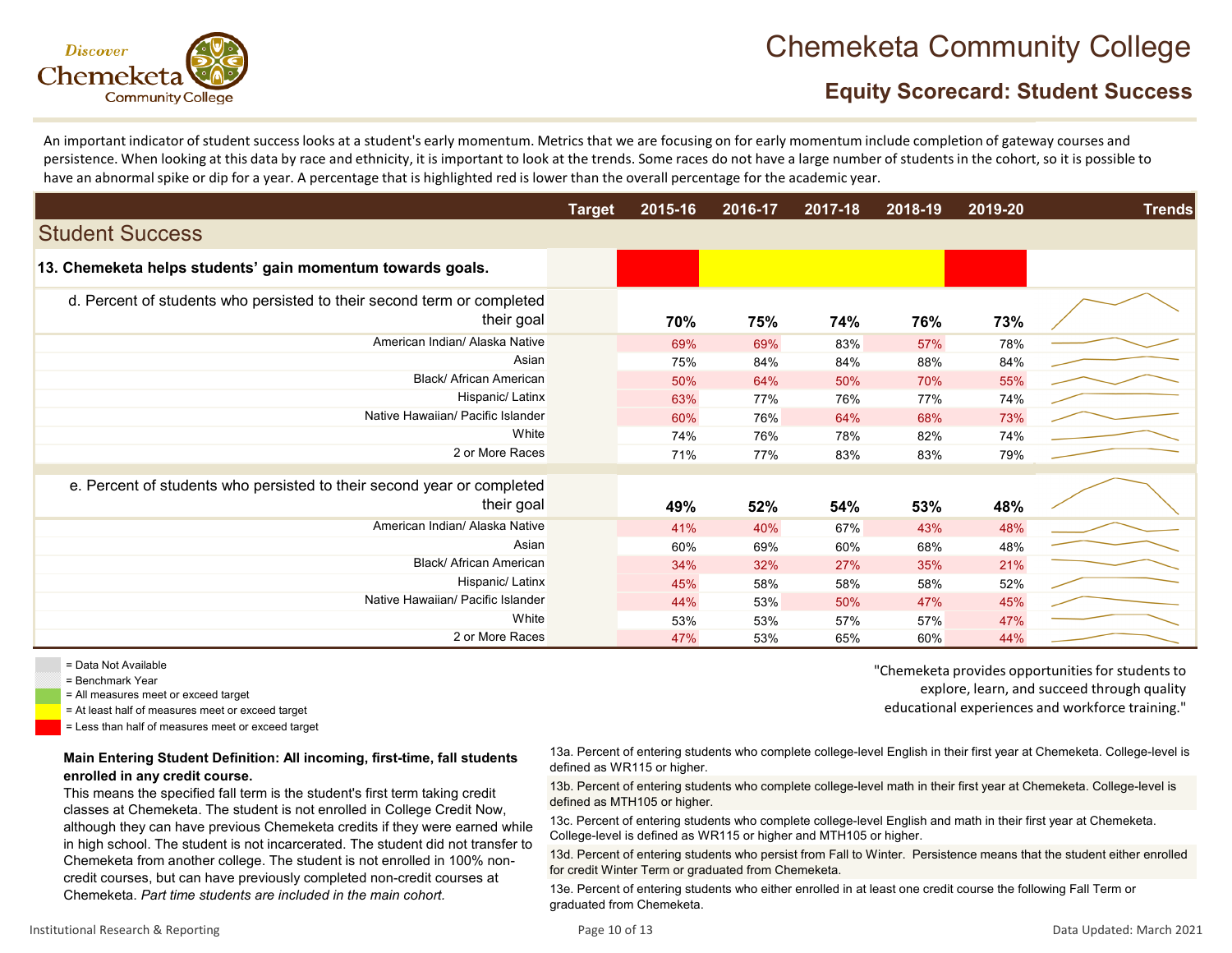

**Student Success Graphs**

The following graphs show the persistence and gateway course completion data for the most recent academic year. However, persistence data is looking at 2018‐19 to look at an academic year not affected by COVID. This is to get <sup>a</sup> better picture of the gap between term and year persistence.



13a. Gateway Course Completion: Percent of all incoming, first-time, fall students enrolled in any credit course who complete college-level English in their first year at Chemeketa. College-level is defined as WR115 or higher.

13b. Gateway Course Completion:Percent of all incoming, first-time, fall students enrolled in any credit course who complete college-level math in their first year at Chemeketa. College-level is defined as MTH105 or higher.

13d. **Term Persistence:** Percent of all incoming, first-time, fall students enrolled in any credit course who persist from Fall to Winter. Persistence means that the student either enrolled for credit Winter Term or graduated from Chemeketa.

13e. **Second Year Persistence:** Percent of all incoming, first-time, fall students enrolled in any credit course who either enrolled in at least one credit course the following Fall Term or graduated from Chemeketa.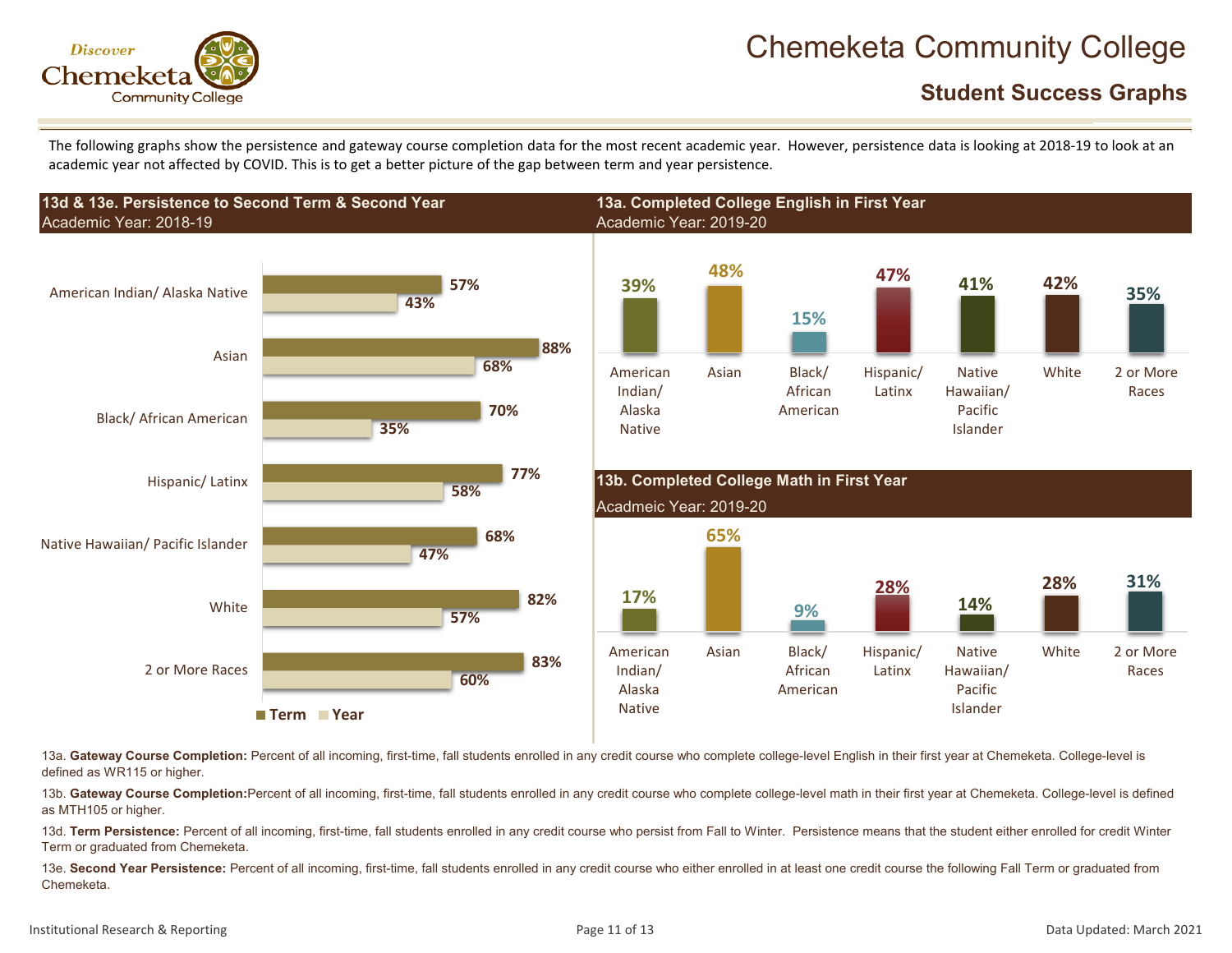

### **Equity Scorecard: Student Success**

A final indicator of student success looks at completion through our graduation rate and transfer rate. When looking at this data by race and ethnicity, it is important to look at the trends. Some races do not have a large number of students in the cohort, so it is possible to have an abnormal spike or dip for a year. A percentage that is highlighted red is lower than the overall percentage for the academic year.

|                                                                                        | <b>Target</b> | 2015-16 | 2016-17 | 2017-18 | 2018-19 | 2019-20 | <b>Trends</b> |
|----------------------------------------------------------------------------------------|---------------|---------|---------|---------|---------|---------|---------------|
| <b>Student Success</b>                                                                 |               |         |         |         |         |         |               |
| 14. Chemeketa helps students complete their educational goals in<br>reasonable time.   |               |         |         |         |         |         |               |
| a. Percent of students who complete degrees/ certificates within a 3-<br>year window   |               | 17%     | 17%     | 19%     | 19%     | 17%     |               |
| American Indian/ Alaska Native                                                         |               | 20%     | 10%     | 7%      | 12%     | 10%     |               |
| Asian                                                                                  |               | 23%     | 17%     | 32%     | 31%     | 21%     |               |
| Black/ African American                                                                |               | 8%      | 6%      | 9%      | 8%      | 7%      |               |
| Hispanic/ Latinx                                                                       |               | 18%     | 17%     | 16%     | 18%     | 17%     |               |
| Native Hawaiian/ Pacific Islander                                                      |               | $1\%$   | 19%     | 21%     | 13%     | 5%      |               |
| White                                                                                  |               | 16%     | 19%     | 20%     | 21%     | 21%     |               |
| 2 or More Races                                                                        |               | 9%      | 19%     | 13%     | 22%     | 21%     |               |
| b. Percent of students who transfer to a 4-year institution within a 6-<br>year window |               | 31%     | 30%     | 29%     | 29%     | 28%     |               |
| American Indian/ Alaska Native                                                         |               | 12%     | 18%     | 18%     | 30%     | 20%     |               |
| Asian                                                                                  |               | 44%     | 49%     | 41%     | 52%     | 25%     |               |
| <b>Black/African American</b>                                                          |               | 30%     | 29%     | 25%     | 27%     | 18%     |               |
| Hispanic/ Latinx                                                                       |               | 28%     | 24%     | 28%     | 26%     | 27%     |               |
| Native Hawaiian/ Pacific Islander                                                      |               | 29%     | 19%     | 5%      | 29%     | 6%      |               |
| White                                                                                  |               | 33%     | 32%     | 30%     | 29%     | 30%     |               |
| 2 or More Races                                                                        |               | 37%     | 31%     | 31%     | 24%     | 24%     |               |

= Data Not Available

= Benchmark Year

= All measures meet or exceed target

= At least half of measures meet or exceed target

= Less than half of measures meet or exceed target

#### **Main Entering Student Definition: All incoming, first-time, fall students enrolled in any credit course.**

This means the specified fall term is the student's first term taking credit classes at Chemeketa. The student is not enrolled in College Credit Now, although they can have previous Chemeketa credits if they were earned while in high school. The student is not incarcerated. The student did not transfer to Chemeketa from another college. The student is not enrolled in 100% non-credit courses, but can have previously completed non-credit courses at Chemeketa. *Part time students are included in the main cohort.*

"Chemeketa provides opportunities for students to explore, learn, and succeed through quality educational experiences and workforce training."

14a. Percent of *degree- or certificate-seeking* entering students who earn an award within a 150% window (three years for associate degrees and five terms (excluding summer) for certificates).

14b. Percent of *degree- or certificate-seeking* entering students, who transfer to a 4-year institution within a six year window.